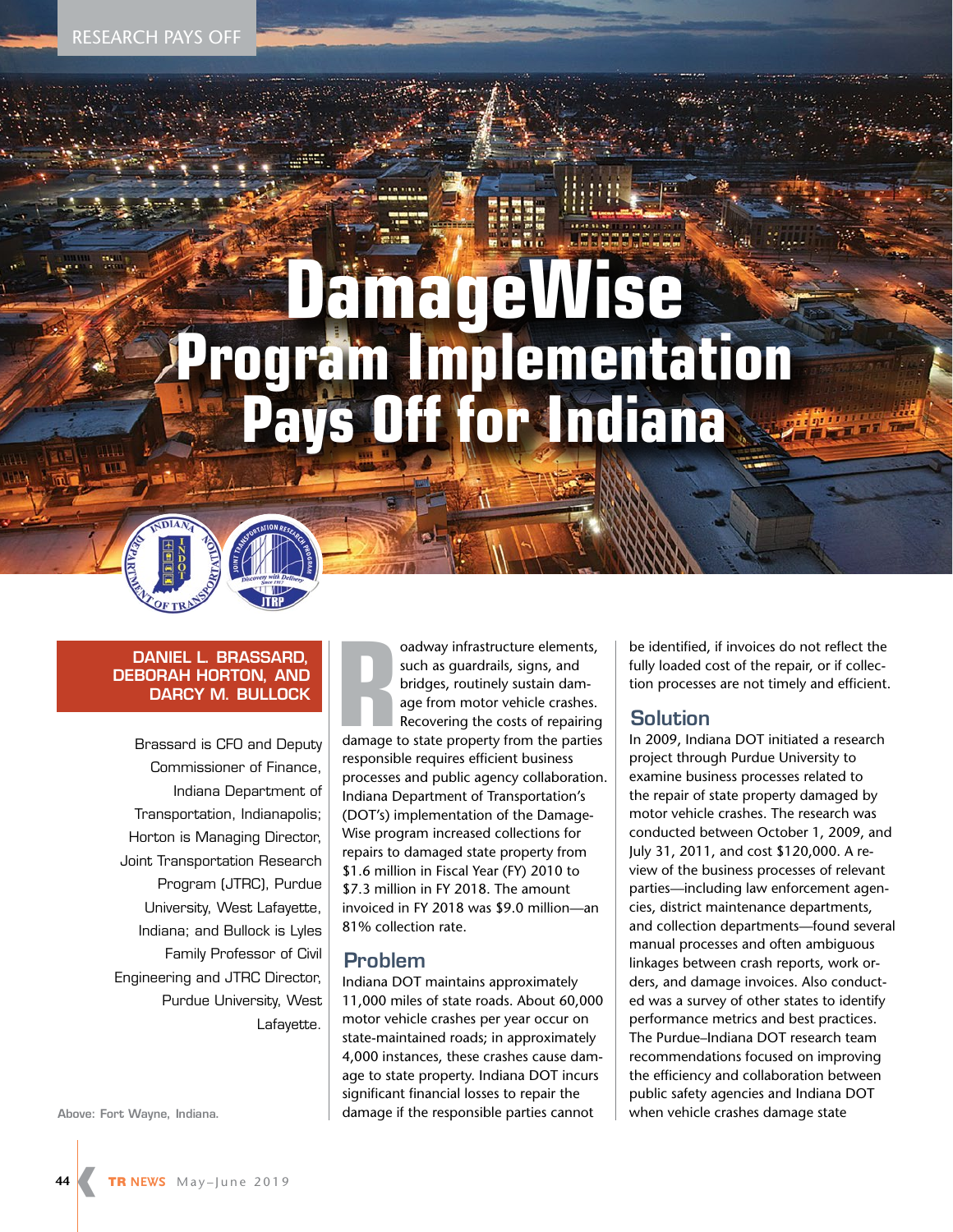property and are summarized in the final technical report (*1*).

# **Concurrent Research Implementation**

Based on early research recommendations from the research team, in FY 2011 Indiana DOT initiated a statewide system called DamageWise. Deployment and implementation of DamageWise required cross-cutting team participation from district maintenance crews and supervisors, central office finance personnel, and information technology departments, as well as interagency partnerships with public safety and law enforcement colleagues. The DamageWise team was led by the DOT's deputy commissioner of finance and included district traffic engineers, district maintenance service directors, central office accounting staff, and unit foremen. A summary of the implementation activities is listed below.

#### **LAW ENFORCEMENT PARTNERSHIP**

The research team recommended that Indiana DOT implement a damage-tagging procedure that documents the investigating law enforcement agency, the crash date and time, and the crash report identification number. A highly visible, weather-resistant tag is attached to the damaged infrastructure at the time of the crash by the investigating officer and provides documentation to match the responsible party with the damage (see photo above).

A training and outreach program was developed to introduce this process to Indiana's law enforcement agencies. The Roadway Damage Tag kits provided to law enforcement agencies include all the materials needed to tag damaged property efficiently at the time of the crash (see photo at right).

#### **DISTRICT MAINTENANCE ACTIVITIES**

When maintenance crews identify damaged infrastructure and initiate a work order to repair damage, the identifying information from the damage tag is included, allowing the repair cost to be matched efficiently with the responsible party identified in the crash report.



**Law enforcement official applying damage tag to infrastructure damaged by motor vehicle crash.** 

### **FINANCIAL CLAIM TRACKING**

The study also recommended that the damage collection process be more timely and include the fully loaded cost of the repairs. As a result, Indiana DOT implemented business processes that track damaged assets from field investigation through collection of repair costs from responsible parties.

# **Application**

The DamageWise team integrated cost recovery activities into field employees' regular duties through a software program that is convenient, intuitive, and available for field use on portable wireless devices. DamageWise includes a range of policy and procedure changes designed to more effectively associate vehicle crash reports with crash-damaged infrastructure, ensure that invoices reflect the fully loaded repair

cost, reduce the time it takes to produce invoices, and improve the documentation sent to responsible parties.

The DamageWise team coordinated with Indiana DOT information technology staff, Indiana State Police (ISP), and vendors to ensure that the ISP State Crash Report System interfaced with Damage-Wise. Indiana DOT Traffic Management Center personnel coordinated with ISP and local law enforcement agencies to conduct training and to solicit participation in the overall program. Indiana DOT district employees were assigned to oversee program activities, including identification, assessment, and submission of repair estimates to the accounting department.

A statewide DamageWise program coordinator assists with coordination, training, identification, and management



Photo courtesy Indiana DOT

**Public safety tagging package, which costs \$10.31 per bag.**